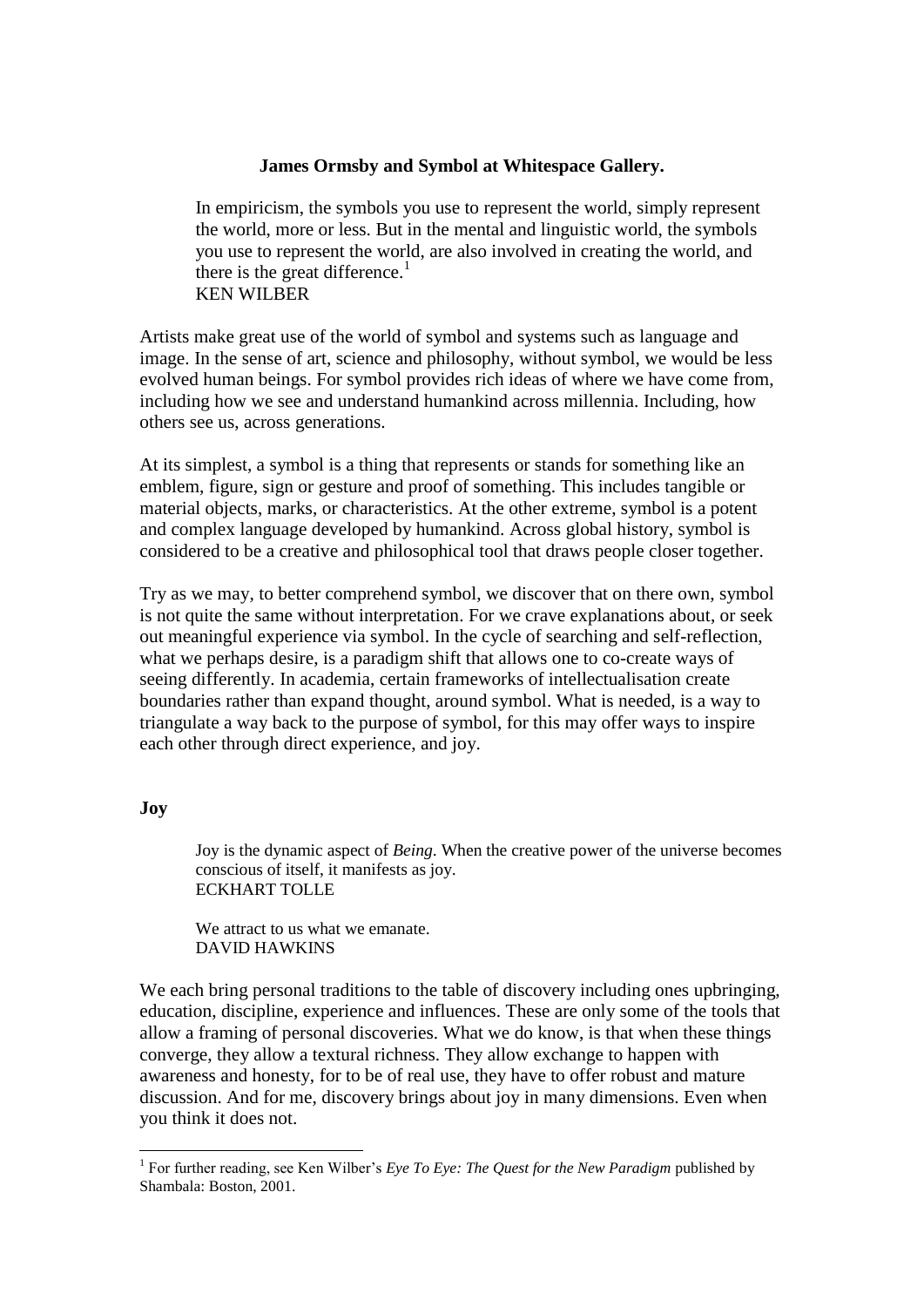If you have met James Ormsby, you will know that his joy emanates from within, as if from consciousness itself. His joy is indeed contagious, and it is easy to be drawn-in, reflection after reflection… once a conversation has been initiated and engaged. This is completely in keeping with the nature of discourse, exchange and further discourse.

His image-based practice is equally persuasive, for the literal and metaphoric layers in James' drawings, seem to me to represent a horizontal dimension to his thinking. Cultural layers in his art are somehow a complimentary vertical dimension of some depth… a threshold if you like, to expanding understanding. Which brings me to the idea, that his 'joy' is actually, a spiritual practice: alive and unpolluted by negative influences. For joy does hold spirit. And I do not mean spiritual in what might be interpreted as religious. Rather, I mean spiritual in an aware and humanly conscious way. The word spirit in French tradition literally means to 'breathe'. Spirit, in its Christian Latin version, means 'the breath of life.'

## **Truth**

1

We must know the whole truth about ourselves. In ruthless self-analysis lies the key to progress. Once the true picture is drawn, we can proceed to re-draw it. LAKSHIMI LAL

Maorigami is about the scientific and political colonisation of our Maori visual culture. For far too long Kowhaiwhai has only been categorised and studied through western systems of evaluation. Perhaps to the point where our *Art is made tongue-tied by authority<sup>2</sup> .* Maorigami is about expanding the knowledge of kowhaiwhai out from engrained academic conventions. Maori visual culture is much more than regional style, sign and symbol, geometry and decoration. I believe it is time now for kowhaiwhai design analysis to extend outwards – in this case to *ethno-mathematics* (e.g. origami).

*No rule. No complexity. No rank. No mind. No bottom. No hindrance. No stirring.*

The designs – or visual language, of Ethno-mathematics is much more than the sum of these conceptual characteristics. These are simply pointers to help us unpack, articulate, decode and grasp my Maorigami. They do not explain any given kowhaiwhai pattern or language, or tell us how it is made.<sup>3</sup> JAMES ORMSBY

James' truth is clear and simple, the exactness of his cadence a joy. By example, his pursuit of creative growth and expansion, allows him to overcome encumbrances that can otherwise trap ideas. His creative processes enhance his imaginative juices, perhaps because he opens his consciousness, to manifest a spiritual depth of some

 $2$  This is a famous quote by William Shakespeare and a searing comment on dramatic and theatrical censorship in Elizabethan times.

<sup>&</sup>lt;sup>3</sup> Maorigami Series background notes from the artist dated 2006.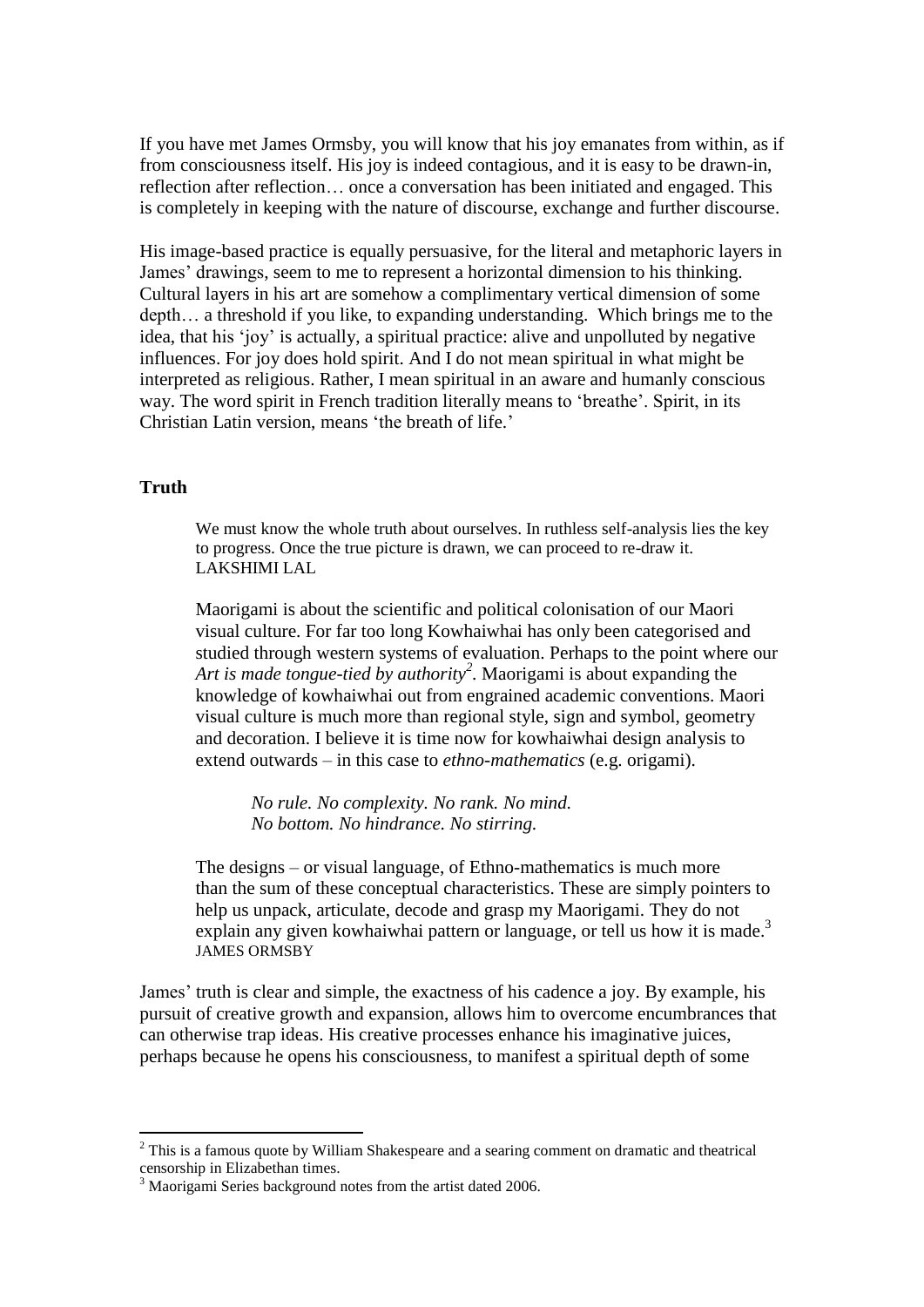importance. <sup>4</sup> And this allows him to re-draw himself, because he is creating understanding and new knowledge.

## **Interpretation**

1

All depth requires interpretation. KEN WILBER

Whether or not you can observe a thing depends on the theory you use. It is the theory that decides what can be observed. ALBERT EINSTEIN

In the world of hermeneutics, there are those who give thoughtful expression to knowledge, and those who interpret the world of knowledge. Then there are those who practice, inspire and advance understanding, through the pursuit of truth — the integration of what we know — by intelligently questioning and unpacking the meaning of life. What great thinkers, writers, or artists do is to bring excitement to an idea or discussion, by combining the old and the new, and sharing what one learned…because we know that understanding occurs in interpretation.

What I recognise in James is this. He is triangulating his way to 'meaning' through a deep self-understanding of Symbol, Joy and Truth, or as philosopher, Manulani Aluli Meyer explains in her writings, through Body, Mind and Spirit<sup>5</sup>. To my knowledge, this tri-part practice is not so common in contemporary Maori art today, indeed in art criticism, period. At some level, this is simply because we are brought up to think and behave in certain ways, and an old habit, is like a comfortable chair. Moreover, we are conditioned to respond in patterned ways, for this behaviour is imprinted on our psyche. Despite ourselves, we know that old patterns do not allow for new responses and understandings of new challenges. Especially in the world of image and symbol, for it is easier to regard or privilege old patterns, only because we are used to being told what to think… rather that how to think.

I did not set out to 'liberate' symbol, joy or truth in this writing. Rather I wanted to seek out robust opportunities for artists like James, and writers such as myself to bring forth new patterns of knowing, understanding and meaning. Interpretation is not fixed in time, and are not always definitive, right, wrong nor simply indifferent, because we are not all the same people. We also do not have to share the same world-view.

<sup>4</sup> Although one cannot 'know' consciousness itself, one can become conscious of it as yourself… for consciousness is a traditional word for spirit. For further reading, see New Earth by Eckhart Tolle's *A New Earth* published by Dutton, a member of Penguin Books USA 2005.

<sup>&</sup>lt;sup>5</sup>I borrow this term from the studies of indigenous philosopher Associate Professor Manulani Aluli Meyer, who teaches at University of Hawaii, Hilo. Her introduction to the Triangulation to Meaning is through Body, Mind and Spirit. Meyer has written widely on the beauty of indigenous epistemology or more specifically, Hawaiian ways of knowing. For further reading on the Triangulation of Meaning see 'Changing the Culture of Research: An Introduction to the Triangulation of Meaning, published in Hulili: Multidisciplinary Research on Hawaiian Wellbeing Vol 3, No. 1, published by Kamehameha Schools 2006. For an in-depth discussion see Meyer's chapter in 'Indigenous and Authentic: Native Hawaiian Epistemology and The Triangulation of Meaning' in L Smith, N Denzin and Y Lincoln (eds) *Handbook of Critical and Indigenous Methodologies* Published by Sage, New York, 2006